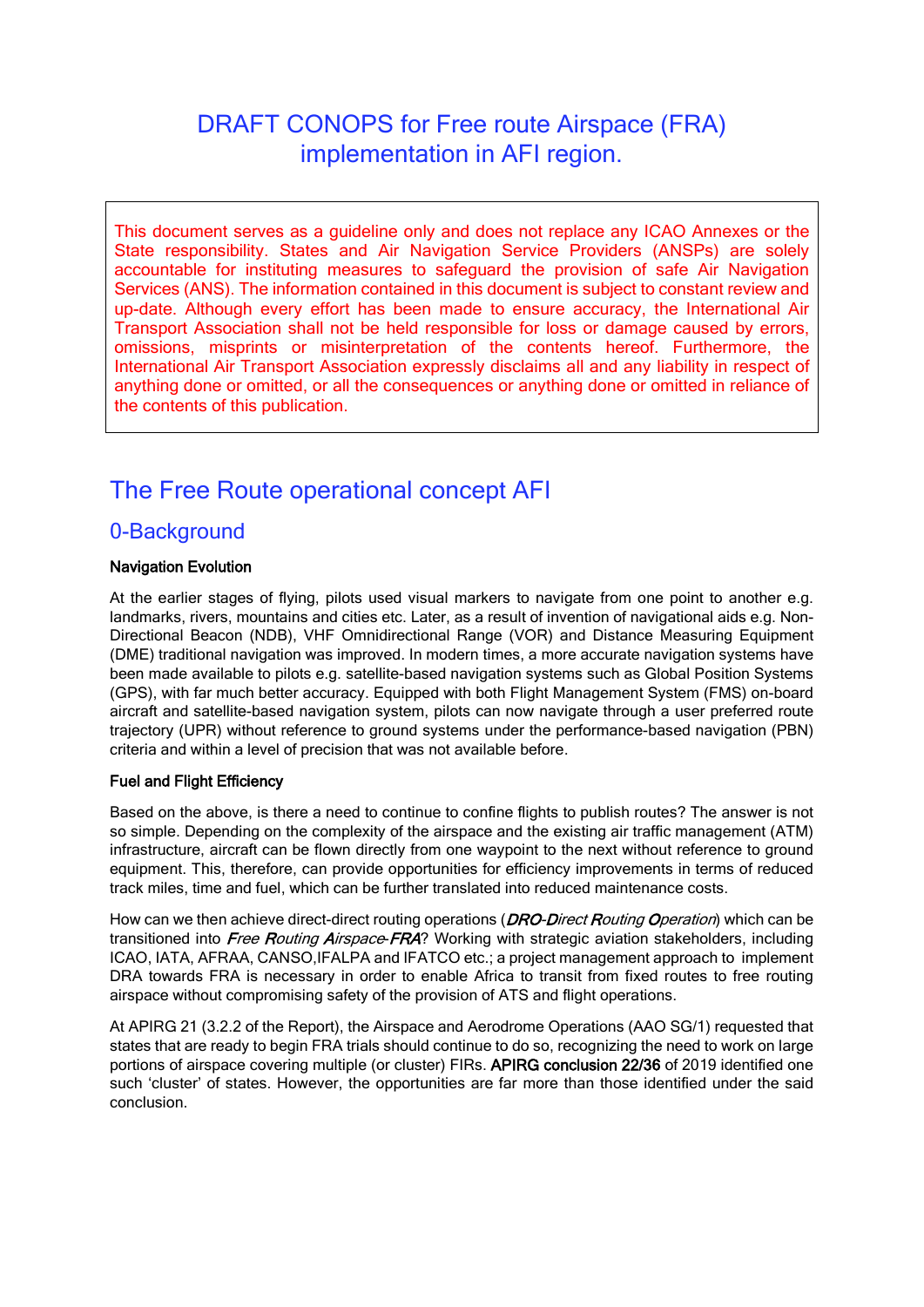#### A Collaborative Framework

Free Route Airspace is a module of ASBU: module B1-FRTO and therefore forms part of AFI ASBU plan. With the development and implementation of various ATM-CNS infrastructure in various parts of Africa, the industry in ready to transition to the next stage of safety and efficiency in flight operations and air traffic management. The idea is to implement FRA in a phased and coordinated manner that is simple, safe, efficient, environmentally friendly and cost-effective. The implementation of FRA will be led by ICAO ESAF and WACAF offices with a project team consisting of participating States who will nominate subject matter expert as the Points of Contact (POC) to drive the program.

### 1-Definition of "Free Route":

Free Route operations enable airspace users to fly as closely as possible to their preferred trajectory without being constrained by fixed airspace structures or fixed route networks. Free Route Airspace can be defined as an airspace within which users may freely plan a route from a defined entry point to a defined exit point (may require an intermediate waypoint) subject to airspace availability. In an FRA airspace, all fixed route networks can be removed. However, flights remain subject to air traffic control.

The term "Free Route" is a high-level title under which two different types of implementation can occur. Therefore, distinction is to be made between "Direct Routing Operations" (DRO) and "Free Route airspace" (FRA) operations. It is envisaged that Direct Route Operations will precede the implementation of Free Route Airspace. DRO is just but a series of directs between certain waypoint and can be flight plannable (not tactical). DRO can also provide an opportunity for ANSPs to study, collect data and familiarize themselves with the concept of FRA.

### 2-Free route using "Direct Routing"-Tactical phase 1

Where States/ANSPs have implemented adequate ATM-CNS infrastructure, air traffic controllers are able to provide flights with direct routings between waypoints to reduce track miles or at times to reduce the complexity of traffic. These direct routes become **tactical directs** and therefore are not flight plannable. In order to provide benefits of such ATM-CNS infrastructure, these tactical directs should be available to flight dispatch so they can leave unnecessary fuel on the ground at departure aerodrome. Tactical directs are usually an indication of States/ANSPs readiness towards implementation of FRA.

### 3-Free route using "Direct routing" Flight plannable: phase 2

Taking into consideration the existing airspace design, operational procedures, technologies and Air Traffic Flow Management (ATFM); the maturity of Flexible Use of Airspace (FUA), Free Route operations implementation is possible. Through operationalization of predictable "direct routings" for all phases of flight e.g. in cruise, climb and descent; States/ANSPs can implement Direct Routing Operations.

DRO can be implemented across FIRs borders even in a highly complex environment, provided there is coordination with adjacent FIRs. DRO can be applied to a block of airspace or to an entire FIRs. The airspace defined therein can be referred as *Direct Route Airspace*.

Direct Route Airspace (DRA). A DRA can be defined within an identified route or combination of route segments or a block of airspace or an entire FIR and takes into consideration traffic flows. Just like FRA, DRA could be implemented with limitations of time, flight levels or blocks of airspace.

### 4-Direct Routing Operations in a Direct Route Airspace

### 4.1 Airspace organization:

Direct Routing airspace refers to an airspace defined laterally and vertically with a set of entry/exit conditions where direct routings are available. Direct Route Airspace is an extension of the concept of published en-route DCTs (Directs) across the FIR.

#### Vertical Limits of Direct Route Airspace (DRA) and publication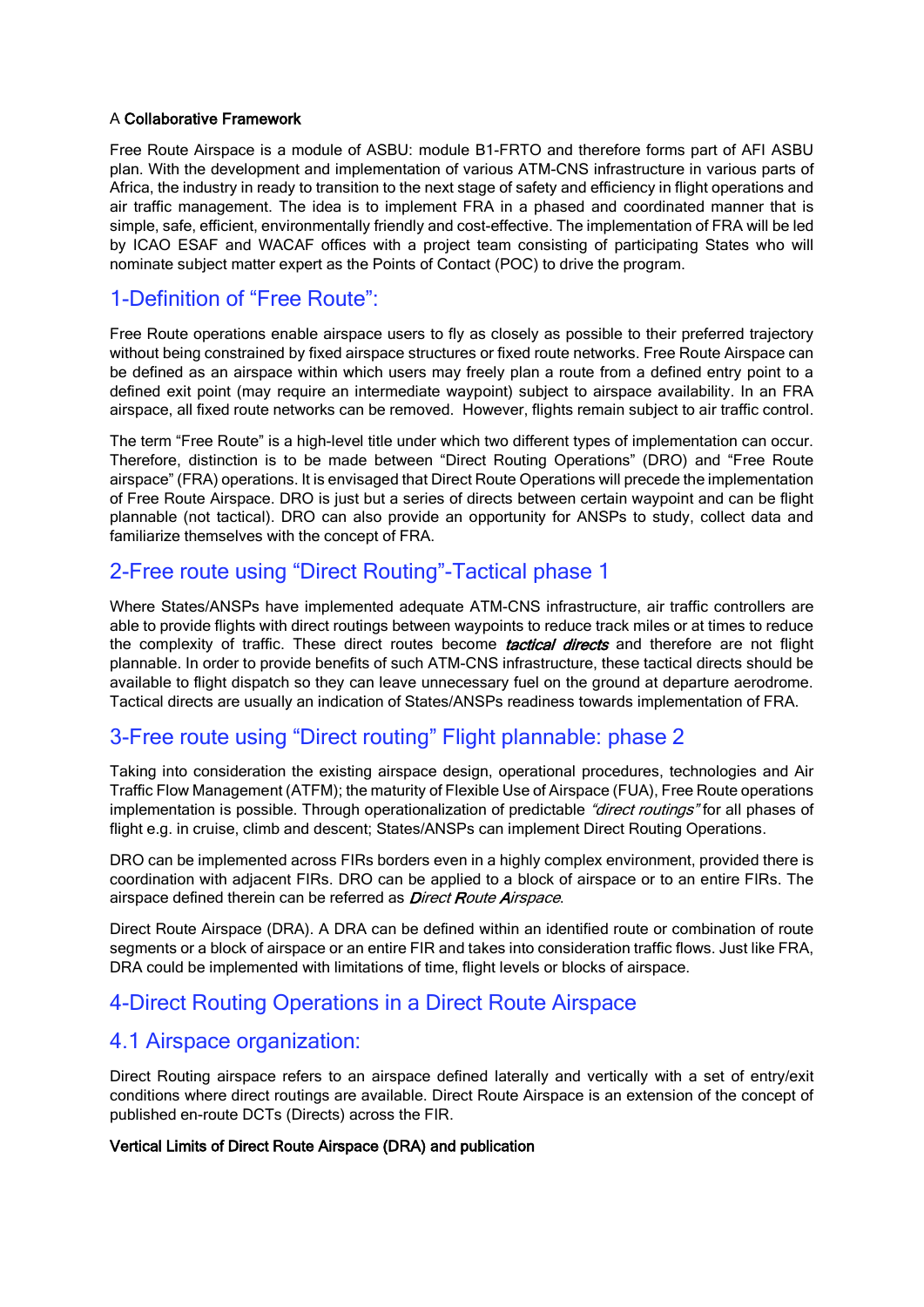Whenever a Direct Routing Airspace is established in a Flight Information Region (FIR), its vertical limits will be published in the relevant national AIS Publications. The upper and lower vertical limits will be coordinated with neighbouring Flight Information Region (FIRs) to ensure smooth connectivity with the underlying fixed ATS route network.

#### Horizontal Limits of Direct Route Airspace and publication

Whenever a Direct Routing Airspace is established, its horizontal limits will be published in the relevant national AIS Publications.

#### Boundary limitations

In order to gain full benefits from its applicability, the vertical and horizontal limits of Direct Route Operations should be based on operational requirements and not necessarily on FIR/UIR or Air Traffic Services (ATS) Unit boundaries.

#### Air traffic control

Within direct route operations airspace, flights remain subject to Air Traffic Control (ATC). Pilots will adhere to the relevant publications for each State as stipulated in the relevant documents.

### 3.2 Direct -routing network:

A Direct Routing, by definition, is a succession of Direct Segments and ATS route segments.



**Figure 1: Long Rang Direct Rout**

With regard to optimum Direct Segment length from Flight Operation Centre/Aircraft perspectives, short direct segments will allow both efficient flight planning and safe flight monitoring during the execution phase.

As far as possible the fixed ATS route network will be maintained inside Direct Routing Airspace so as to provide more flight planning options to all airspace users.

Wherever a Direct Routing Airspace (DRA) is published (with or without a fixed ATS route network), entry and exit points of the Direct Routing Airspace, as well as any intermediate points of the Direct Routing Network, will be published in AIS publications.

The interconnectivity between Direct Routing Network and the underlying/adjacent fixed ATS route network can be ensured by the use of published points interfacing the Direct Segments of the Direct Routing Network to the fixed ATS route network.

Direct Segments defined within the Direct Routing Airspace can be used as per DRA vertical limit.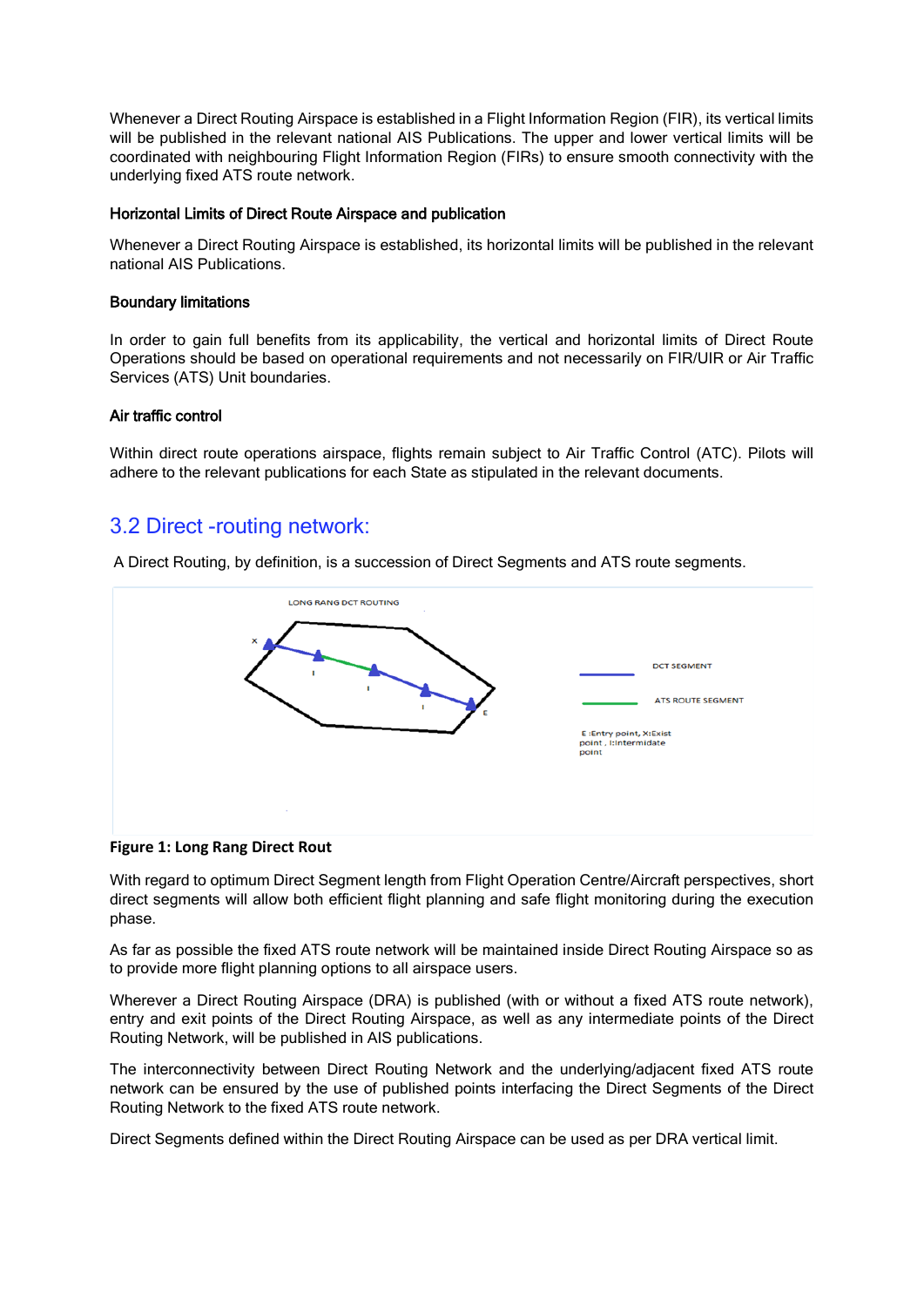Wherever a Direct Routing Airspace is published (with or without a fixed ATS route network), its entry and exit points will be connected to the underlying and to the adjacent fixed ATS Route Network.

### 3.3 Direct routing efficiencies:

Direct Routing in high complexity environments aims at offering Airspace Users an airspace volume where the network of Direct Routings is optimized enabling maximization of flexibility in flight planning. The significant number of Direct Routings is part of the environment complexity.



**Figure 2: Long rang direct routing accessed by short direct segments**

In order to facilitate flight planning while allowing aircraft operators' flight planning flexibility, Long Range Direct Routings - i.e. large geographical scale cross-border Direct Routings structured along the main traffic flows and accommodating the in-demand traffic - will be used to optimize the En-Route Direct Routing Network.

The efficiency of a Direct Routing Network will be maximized by a good access to Long Range Direct Routings which can be provided by shorter connecting Direct Segments and by the use of Intermediate points allowing for joining in or leaving the long Range Direct Routings for any reason and/or at any time. The promulgation of these Intermediate points will be made through relevant national AIS publications with a clear indication of the nature of these points (i.e. intermediate points).

## 3.4 ATC safety considerations

The mix of Direct Routings and fixed ATS Routes can be difficult to manage at the ATC level. Indeed, conflict in border of the sector is an important source of complexity that might be difficult to manage in execution phase.

In order to ease the safe management of Direct Routings by ATS, Direct Segments leading to conflicts close to sector boundaries might be limited.

## 3.5 Optimal design options

Optimal design options for the Direct Routing Network will be:

- 1. Some cross-border Direct Routings defined along major traffic flows at large geographical scale, which may be joined/left at various published intermediate points;
- 2. Many shorter Direct Routings constituted by a single of few Direct Segments used to: a. Connect Long Range Direct Routings from/to a route of the fixed ATS Route Network (for secondary flows and/or arrival/departure flows); b. Provide shortcuts.
- 3. Direct segments are not necessarily designed with strategic separation.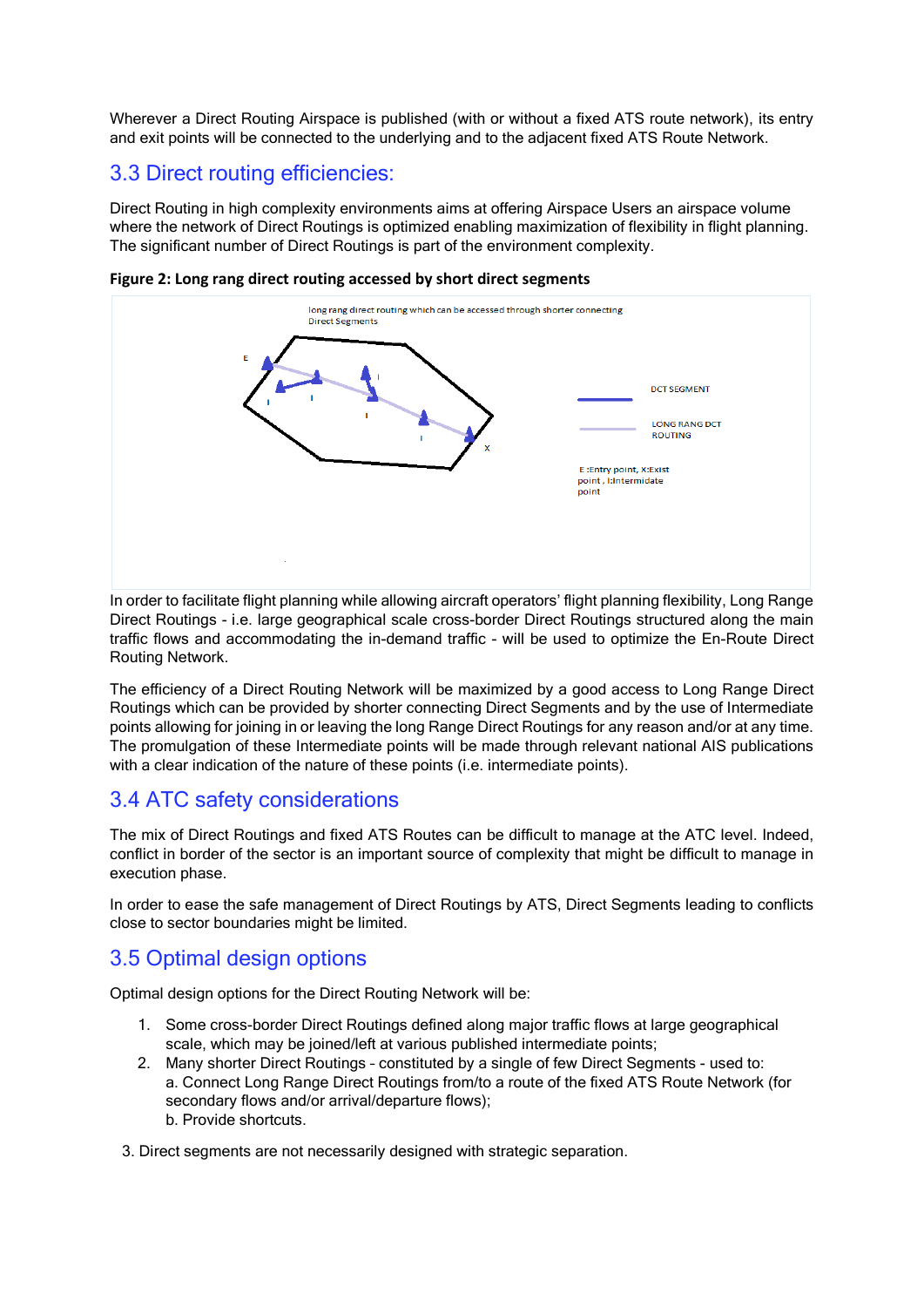

**Figure 3: DCT segment shortcuts** 

Despite the fact that individual implementations of Free Route airspace at states level (FIRs) can take place, greatest benefits can only be realized after harmonization. It is therefore required to have the same basic rules concerning publication, design principles and constraints, structural elements and hence flight planning requirements.

Within these basic rules and structures each Air Navigation Service Provider (ANSP) can have some flexibility with regards to its own implementation.

### 4-Traffic Characteristics:

#### Traffic Level for En-Route ACC:

• High Capacity: between 100 and 200 movements per busy hour

#### Traffic Mix:

- Mix of business / mission flights (essentially IFR flights)
- Accommodation of a variety of different aircraft capabilities is required in DRA

#### Traffic Patterns:

• Overflights, climbing and descending flights above a certain vertical limit

### 5-Free route through "direct routing" - Airspace Characteristics:

Airspace Classification: Free Route operations airspace will, in principle be classified as Class C airspace, with certain agreed exemptions.

Flight Level Orientation: The Flight Level Orientation Scheme (FLOS) applicable within Free Route operations airspace will be promulgated through the relevant national AIS publications.

Airspace Organization: Airspace reservations will remain.

Concept and Civil/Military Coordination should be taken into account in order to ensure harmonized procedures and service provision for the benefit of all the airspace users.

Publication and maintenance of ATS Route Network: Waypoints (5LNC) and possible fixed route network will be published in AIS publications.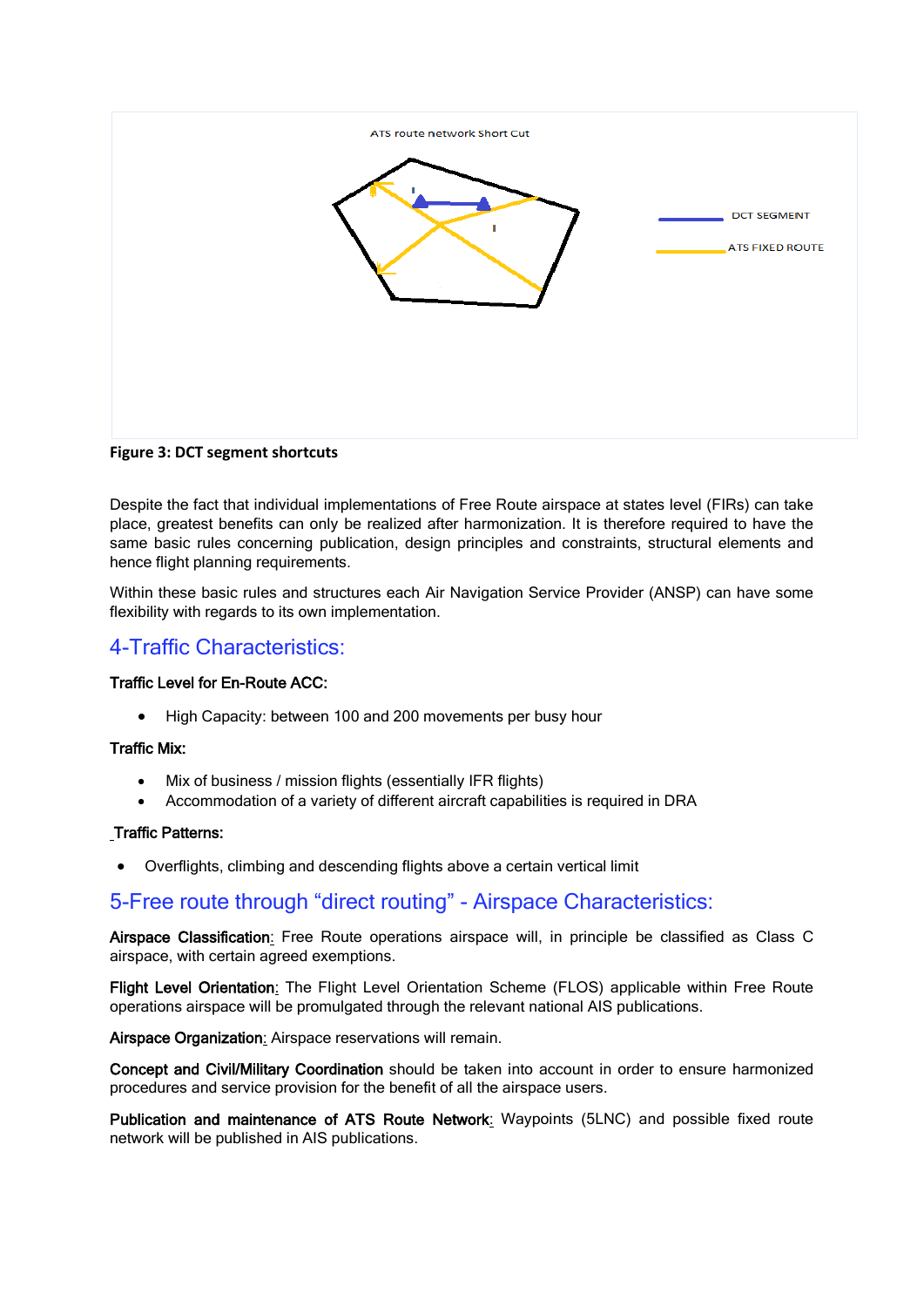Sectorization: The present sectorization scheme may need to be restructured to accommodate traffic flows within FRA

Letters of Agreement (LoA) and Coordination Procedures: In case of cross border FRA, Letters of Agreement will be adapted to reflect the specificities of Free Route operations in regard to transfer points, links with the fixed route network, high fluctuations in traffic flows, possibility to leave/enter the airspace at random points, etc.

In case of cross border FRA, the automatic exchange of flight data between ACCs will need to consider the possibility of transfer at random points using dynamic Co-ordination Point (COPs). This would be facilitated by exchange of FPL field 15 (via ATS Interfacility Data Communication (AIDC) or On-Line Data Interchange (OLDI).

In case of cross border FRA, Transfer procedures and restrictions currently stipulated in the existing Letters of Agreement may no longer be applicable in airspace allowing for Free Route operations. Appropriate procedures will be defined to reflect these new provisions.

ATS delegation: In areas where operational boundaries do not coincide with FIR/UIR boundaries, and delegation of ATS is effective, if one ATC unit has implemented Free Route Airspace but the adjacent one has not, the operational boundaries of Free Route Airspace will be published in the national AIS publications of both States. The Letters of Agreement between the concerned ATS units will be amended accordingly to reflect any changes to the applicable procedures in the airspace where ATS is delegated.

\*NB: individual implementation of FRA at a state level (FIR) will require less changes and amendment of the current LOAs and automatic exchange of flight data.

# 6- The operational needs for Airspace Users and ATS Providers to support safe and efficient Direct Routing operations in high complexity environments:

### 6.1 ATS providers and Airspace users' operational procedures and technologies:

#### ANSPs Flight Planning Processing:

In planning phase, the ANSPs will invalidate (suspend or reject) FPLs with Direct Routings going through prohibited, dangerous and restricted areas or failing to comply with any other airspace utilization requirements;

In case of rejection of a flight plan by the ANSP ATM system, the ANSP will provide the reason of the rejection.

#### Cross- border Coordination procedures:

Coordination procedures will require being adapted to Direct routing operations including cross border aspects. (no major change (if any) in case of one state FRA implementation).

The coordination procedures between adjacent ATS Unit (ATSU)s will no longer be based on published coordination points; this might also require some Flight Data Processing System (FDPSs) to be adapted. (in case of cross border FRA)

The coordination procedures between adjacent ATSUs will continue to be based on published coordination points (in case of one state implementation)

The inter-ATSU coordination procedures and associated working method might require to be amended.

#### Provide Tactical Separation Assurance:

in Direct Routing Airspace (depending on the density of the Direct Routing network), special attention should be paid to the separation responsibility for those conflicts occurring close to a sector boundary or at the sector boundary

#### Ensure Trajectory Adherence: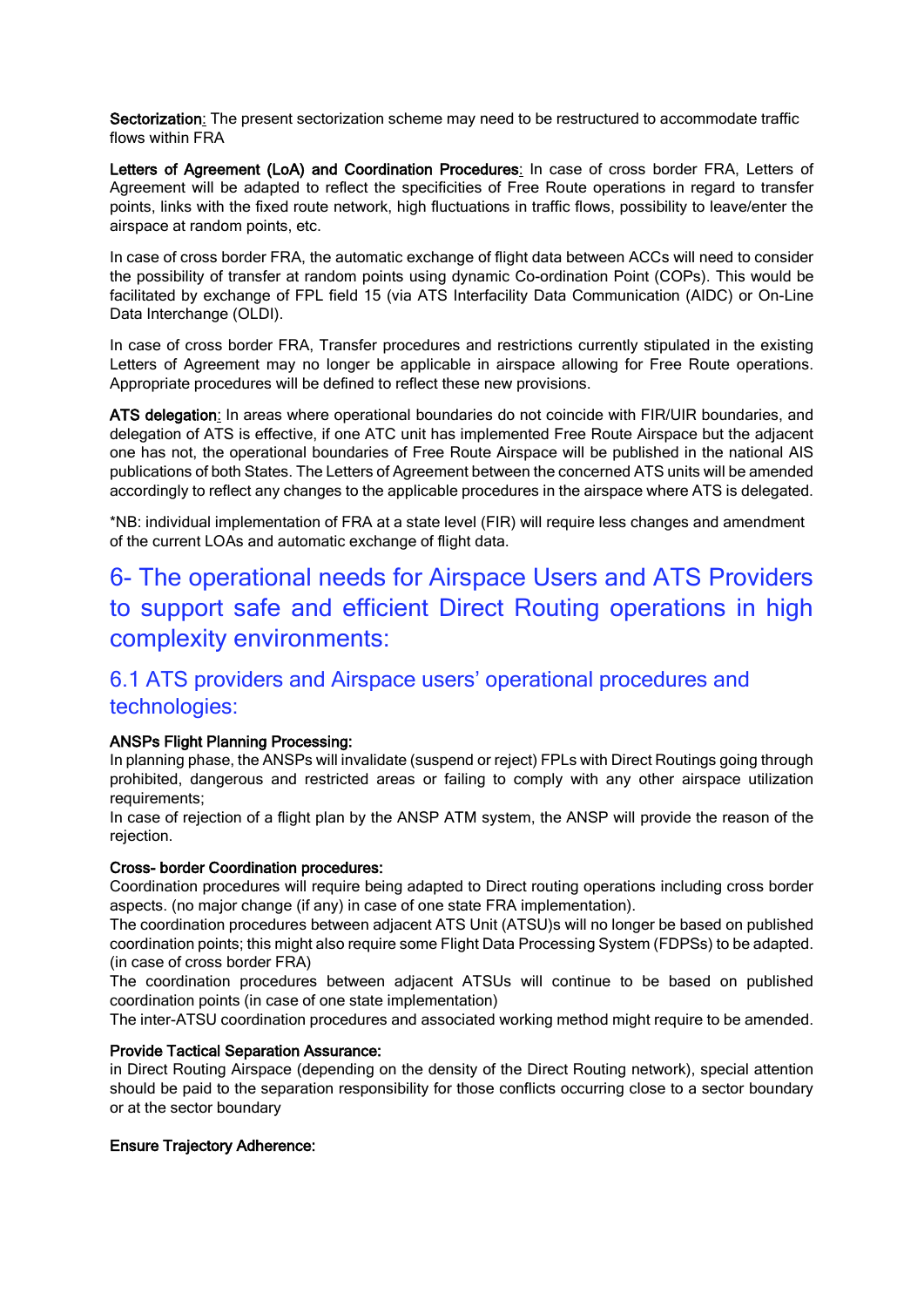Enhanced Monitoring Aids (MONA) will support the controller team in providing the ATC service through monitoring the traffic situation and detecting when an aircraft deviate from the predicted trajectory (Recommended).

Ground Based and Airborne Safety nets:

Airspace infringement management relates to the management by controllers of unauthorized airspace penetration by aircraft into prohibited or danger areas etc. assisted by Area Proximity Warning (APW). Short Term Conflict Management relates to the management of mid-air collision hazards (involving at least one controlled flights) by air traffic controllers assisted by Short Term Conflict Alert (STCA). Imminent Mid-Air Collision relates to the management of mid-air collision hazards (involving at least one ACAS equipped aircraft) by flight crews and ACAS RAs.

#### Requirement for a specific navigation specification:

There is no requirement for a specific navigation performance on direct segments of a Free Route airspace, taking into consideration the current AFI aircraft capabilities, RNAV 10 specification would be suitable.

### 6.1.1 Aircraft capabilities:

#### Communication:

- Technical capability, both in pre-departure and during execution, to receive by ACARS from FOC and easily load in airborne Navigation functions 3D trajectories based on published routes (SIDs, Airways, STARs)
- Progressive capabilities for Air / ground data link exchange of CPDLC messages

Navigation: Basic navigation capabilities to manually modify, delete, add route segments of waypoints in the FMS (Flight Management System)

Surveillance: ACAS Resolution Advisory transmitted to the ground station via e.g. Mode S Transponder and ADS-B-Out as per standards DO260/260A.

Airborne Safety net: Airborne Safety Net, i.e. ACAS II 7.1

### 6.1.2 ATS capabilities:

Free Route operations will impact the current working methods of the ATC operators, so it requires appropriate support tools to maintain sector capacity without a detrimental effect on safety.

A variety of controller support tools should be considered such as:

- a) Ground-based Safety nets: Ground-based safety nets will be of prime importance in complex Direct Routing Airspace as the last ATC barriers against collision / airspace infringement hazards.
- Short-Term Conflict Alert (STCA) is a ground-based safety net intended to assist the controller in preventing collision between aircraft by generating, in a timely manner, an alert of a potential or actual infringement of separation minima. STCA parameters setting might require being adapted in order to better fit this purpose in Free Route environment.
- Area Proximity Warning (APW) is a ground-based safety net intended to warn the controller about unauthorized penetration of an airspace volume by generating, in a timely manner, an alert of a potential or actual infringement of the required spacing to that airspace volume, which require attention/action.
- b) Conflict Detection and Resolution (CD/R) Tools to provide automated assistance to the Planning Controllers (PC), as well as Tactical Controllers (TC).
- c) Monitoring Aids (MONA) to help controllers to reduce the workload associated with traffic monitoring tasks by providing warnings if aircraft deviate from a clearance or plan and reminders of instructions to be issued and providing conformance monitoring triggering trajectory re-calculation essential for the CDT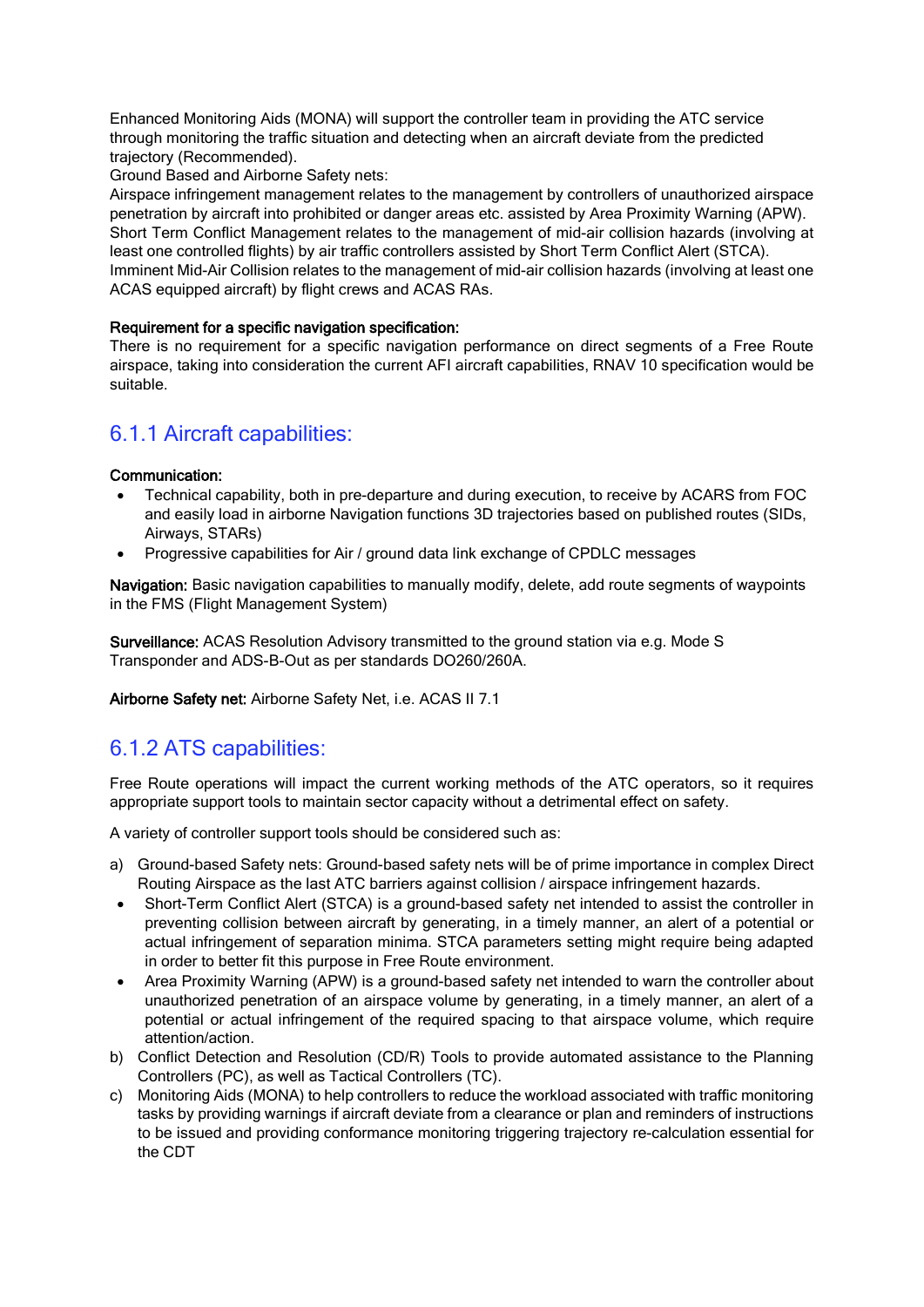• System supported co-ordination (SYSCO): The concept of SYSCO is the provision of system support capability and the development of procedures to automatically electronically co-ordinate and transfer flights in sectors of an ATS unit or between adjacent ATS units, based on a shared set of flight data.

### 7-Separation minima:

No change in En-Route separation minima (i.e. Vertical and horizontal separation minima based on ATS surveillance) is needed in relation to Free Route operations

Separation minima between aircraft are expected to continue to be based on guidance, regulations, and factors used in today's environment (ICAO Doc 4444 Procedures for Air Traffic Management, especially Chapter 5, Differences from DOC 4444 standards (if any) are to published in national AIPs,)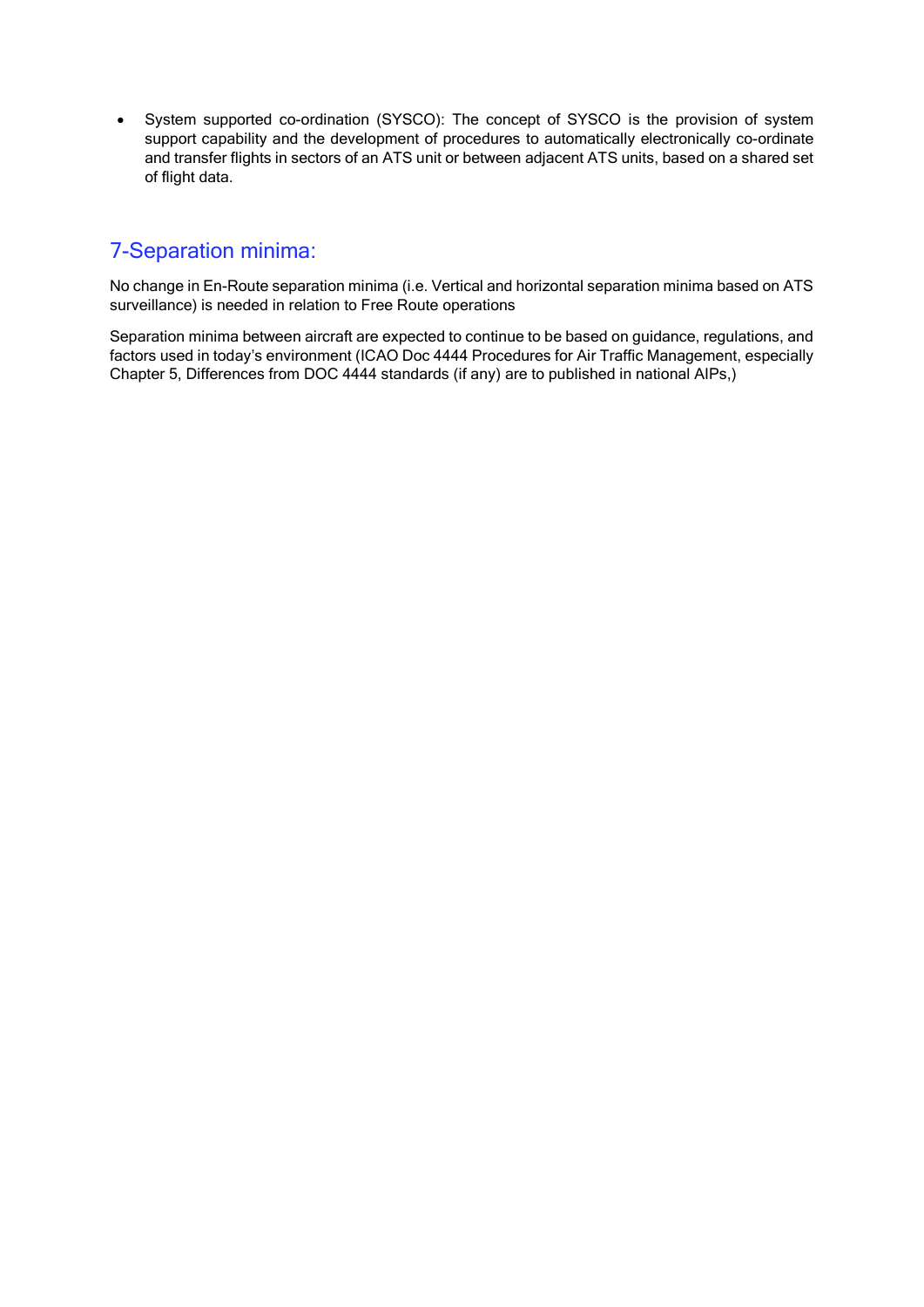## 8.The safety requirements expected to support the safe and efficient deployment of Free route through use of direct routing.

| The safety<br>requirement area                                                     | <b>Title</b>                                                              | The safety requirement                                                                                                                                                                                           | Rationale                                                                                                                                                                                                                                                                                                                                                                           |
|------------------------------------------------------------------------------------|---------------------------------------------------------------------------|------------------------------------------------------------------------------------------------------------------------------------------------------------------------------------------------------------------|-------------------------------------------------------------------------------------------------------------------------------------------------------------------------------------------------------------------------------------------------------------------------------------------------------------------------------------------------------------------------------------|
| <b>Business Trajectory</b><br>(BT)/ Mission<br>Trajectory (MT) Flight<br>Execution | Training / familiarization<br>of pilots on direct routings<br>lower limit | Requirement relating to training/familiarization of<br>pilots.                                                                                                                                                   | Pilot shall be informed of direct routings lower limit and<br>of potential impacts in case of non-compliance with this<br>constraint (possible rerouting)                                                                                                                                                                                                                           |
| Airspace Management                                                                | Design of manageable<br>direct segments                                   | Direct routings and direct segments will be<br>designed so as to induce a manageable level of<br>airspace complexity for Air Traffic Control Officer<br>(ATCOs).                                                 | Direct routings and direct segments are not purely<br>designed based on the needs from airspace users.<br>Some ATC constraints can be considered during the<br>design phase in order to ensure that the direct routing<br>network will be manageable safely by ATCO.<br>Particularly, number of direct segments inducing<br>conflicts at sector/ATSU boundaries need to be limited. |
| Airspace Management                                                                | Maximum length of direct<br>segments                                      | The maximum length of the direct routing / direct<br>segment will take into account ATC operational<br>and technical constraints:<br>Long direct segments can induce operational<br>and technical issues for ATC | -Operational aspects: It can be an issue to resume<br>navigation in the case of long-range direct routing (if<br>next waypoint is located in another sector/ATSU)<br>-Technical aspects: next waypoint might not be known<br>by the technical system if it is located in another ATSU                                                                                               |
| Airspace Management                                                                | <b>Direct Routing Airspace</b><br>Publication in AIP                      | Wherever the fixed ATS route network is<br>removed for direct routings, a Direct Routing<br>Airspace will be published in national AIS<br>Publications                                                           | If fixed ATS Route Network (ARN) is removed inside<br>DRA, Airspace Users have to be aware of Direct<br>Routing Airspace dimension.                                                                                                                                                                                                                                                 |
| Airspace Management                                                                | <b>Direct Segments</b><br>Publication in a Direct<br>Routing environment  | The limits and condition of use of the Direct<br>segments constituting a Direct Routing will be<br>published.                                                                                                    |                                                                                                                                                                                                                                                                                                                                                                                     |
| Airspace Management                                                                | Publication of Points in a<br><b>Direct Routing</b><br>environment        | Wherever a Direct Routing Airspace is<br>published, its Entry, Exit, Arrival, Departure and<br>Intermediate Points will be published in national<br>AIS Publications (using standard ICAO format<br>description) | If fixed ARN is removed inside DRA, Airspace User<br>(AUs) have to be notified about Entry/Exit points where<br>Direct Routings start/end, as well as about exit, arrival<br>and intermediate point. All points to be used for flight                                                                                                                                               |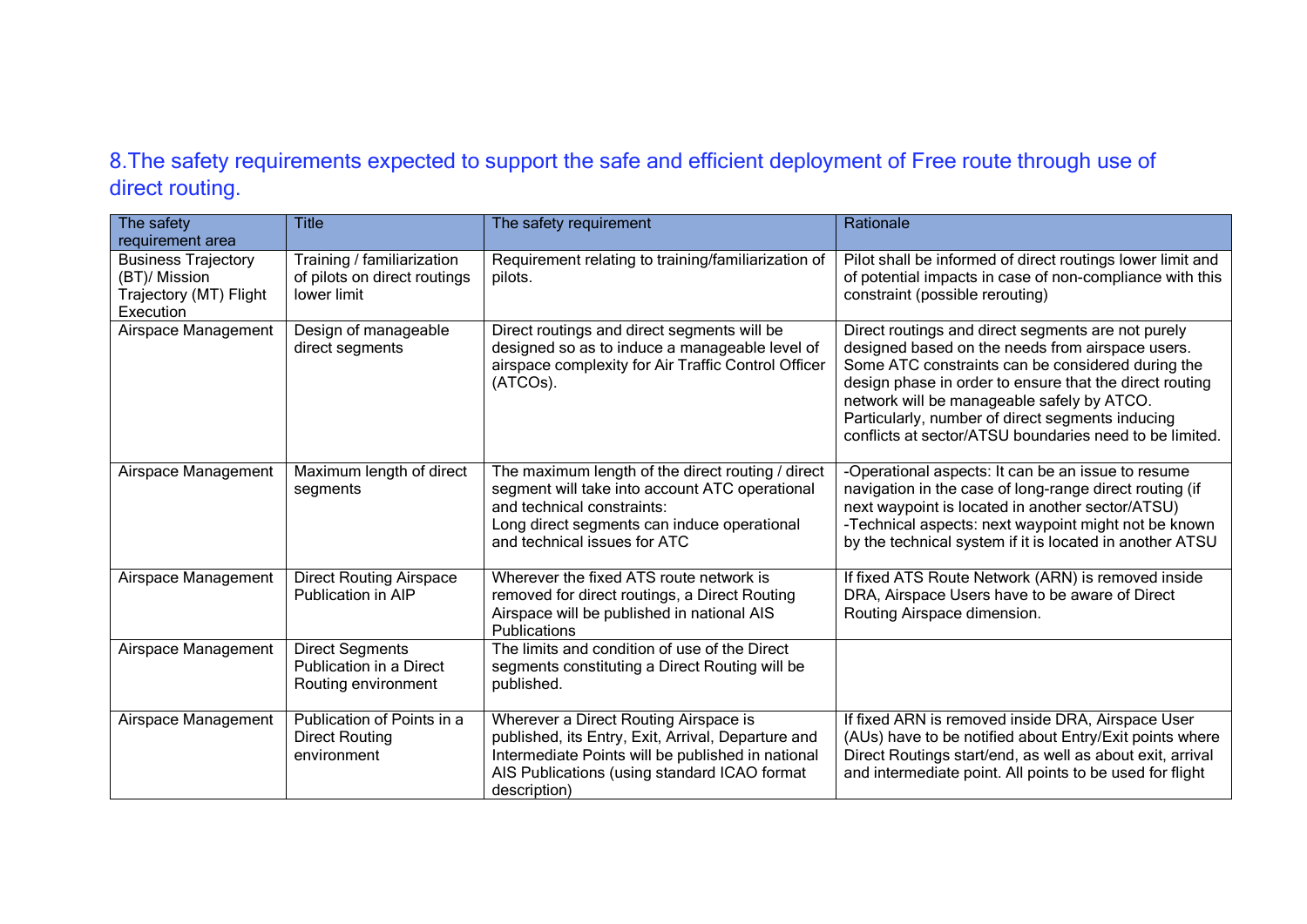|                                         |                                                                                            |                                                                                                                                                                                                                                                        | planning have to conform to current ICAO standards in<br>order to allow exchange between relevant parties.                                                                                                                                                                                                                                                              |
|-----------------------------------------|--------------------------------------------------------------------------------------------|--------------------------------------------------------------------------------------------------------------------------------------------------------------------------------------------------------------------------------------------------------|-------------------------------------------------------------------------------------------------------------------------------------------------------------------------------------------------------------------------------------------------------------------------------------------------------------------------------------------------------------------------|
| Airspace Management                     | No safety impact from<br><b>DRA</b> lower limit                                            | The setting of the lower limit of Direct Routing<br>Airspace will not adversely impact safety of<br>operations in any adjacent/subjacent non-DRA<br>volume                                                                                             | Direct Routing Airspace has to facilitate transition to<br>and from non-DRA airspace.<br>The parameters to be taken into account to facilitate<br>this transition include; traffic flows, complexity of traffic,<br>sector capacity and safety aspects in DRA (and<br>adjacent) airspace.<br>Balance has to be found between safety & capacity.                         |
| Airspace Management                     | Smooth connectivity<br>between Direct Routing<br>network and underlying<br>fixed ATS route | The vertical connection between Direct Routing<br>network and the underlying fixed ATS route<br>network will take into account the various<br>climbing and descending profiles                                                                         | Smooth connectivity between Direct Routing network<br>and underlying fixed ATS route                                                                                                                                                                                                                                                                                    |
| Airspace Management                     | Determination of DRA<br>Entry and Exit points                                              | Wherever a Direct Routing Airspace is<br>published, its entry and exit points will be<br>connected to the underlying and to the adjacent<br>fixed ATS Route Network by Direct Segments or<br>fixed ATS route segments if maintained in the<br>airspace | A Direct Routing Airspace has to facilitate transition to<br>and from non-Direct Routing Airspace taking into<br>account the possible effects on; 1-Controller workload<br>2-Flight Planning 3- Letters of agreement                                                                                                                                                    |
| Airspace Management                     | Sector Design in Direct<br>Routing environment                                             | In Direct Routing environment, sectors will be<br>designed to accommodate traffic flows including<br>flows on direct segments                                                                                                                          | Sector design criteria should, at least, take into<br>account:<br>The principle traffic flows and orientation; Minimizing<br>short transits through sectors; Minimizing sector and<br>ACC re-entry; Positions of airspace reservations;<br>Coherency with adjoining fixed route sectors and link<br>routes to SIDs and STARs; Civil / military coordination<br>aspects. |
| <b>Planning Separation</b><br>Assurance | Inter-sector coordination<br>procedures adapted to<br><b>Direct Routing operations</b>     | in Direct Routing environment of high<br>complexity, the Planning Controller will be<br>provided with procedures for ATSU/sector<br>coordination of flights with unnamed<br><b>Coordination Points</b>                                                 | Possible lack of named Coordination Points for Direct<br>Routings across ATSU/sector boundaries to support<br>seamless Direct Routing operations                                                                                                                                                                                                                        |
| <b>Planning Separation</b><br>Assurance | Letter Of Agreement in<br><b>Direct Routing</b><br>environment                             | In support to Direct Routing operations across<br>ACC/FIR borders, the LoA will be adapted to not<br>necessarily refer to published route network or<br>fixed coordination point                                                                       | Today, acceptable handover conditions are often<br>described with reference to the route structure and<br>coordination point. In direct routing environment, these                                                                                                                                                                                                      |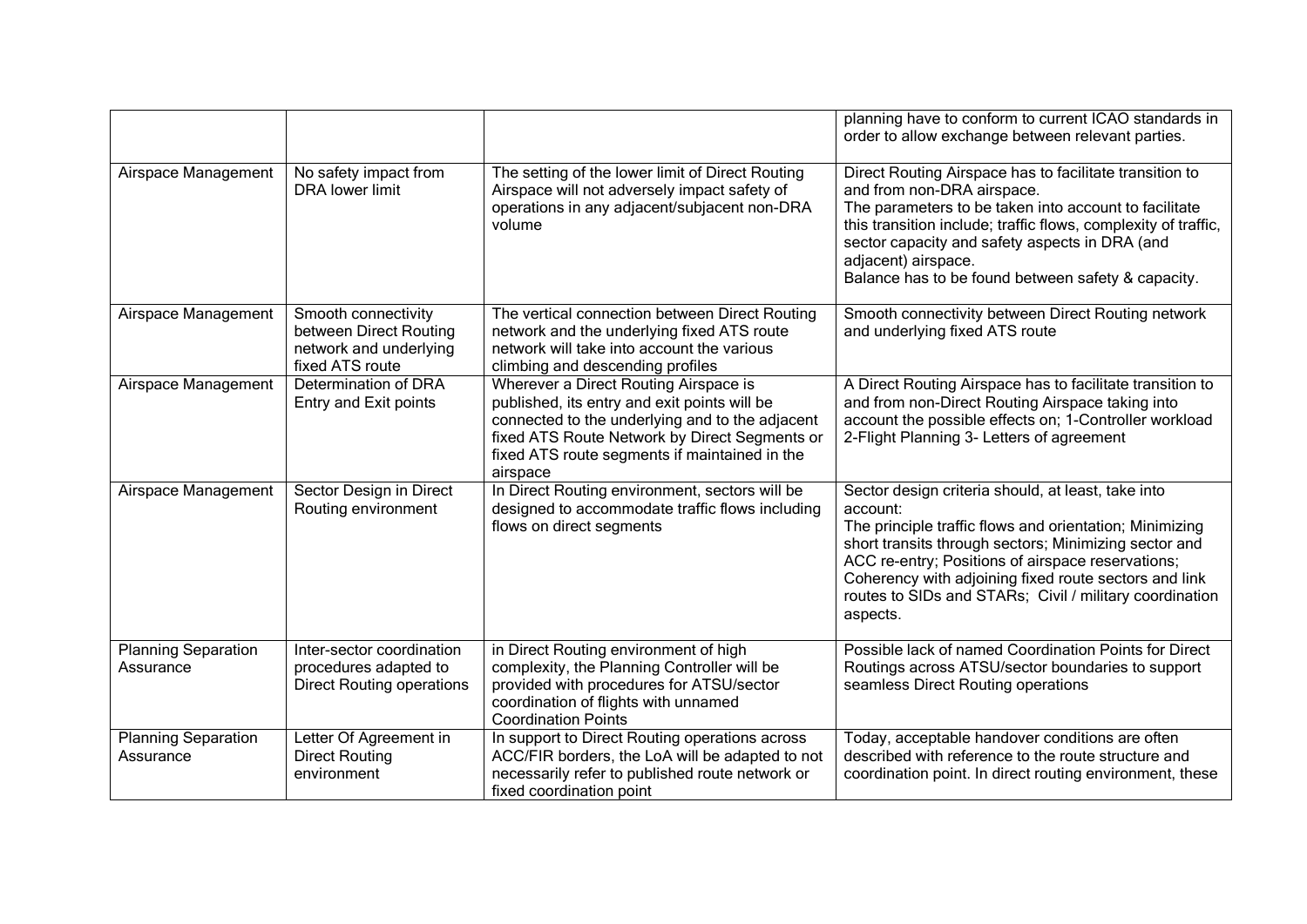|                                         |                                                                                        |                                                                                                                                                                                                                                       | conditions will need to be revised, particularly for long<br>range cross border direct routings.                                                                                                                                                                                                                                                                                                                                                                                                                                                                                                                                                      |
|-----------------------------------------|----------------------------------------------------------------------------------------|---------------------------------------------------------------------------------------------------------------------------------------------------------------------------------------------------------------------------------------|-------------------------------------------------------------------------------------------------------------------------------------------------------------------------------------------------------------------------------------------------------------------------------------------------------------------------------------------------------------------------------------------------------------------------------------------------------------------------------------------------------------------------------------------------------------------------------------------------------------------------------------------------------|
| <b>Planning Separation</b><br>Assurance | ATC coordination support<br>tools adapted to Direct<br>Routing operations              | In Direct Routing environment of high<br>complexity, the Planning Controller will be<br>provided with tools to support coordination of<br>flights across ATSU/sector boundaries with<br>unnamed coordination points                   | Coordination of flights in Direct Routing across<br>ATSU/sector boundaries outside named Coordination<br>Points will need to be supported by the ATC systems in<br>order to assist the ATCOs in the identification of COPs                                                                                                                                                                                                                                                                                                                                                                                                                            |
| <b>Planning Separation</b><br>Assurance | <b>Consistent ATC</b><br>coordination procedures<br>for Direct Routing<br>operations   | In support to Direct Routing operations across<br>ACC/FIR borders, any ATC procedure for<br>ATSU/sector coordination will be consistently<br>applied by adjacent ATC service providers                                                | Consistent ATC coordination procedures permit<br>seamless Direct Routing operations and cross ACC<br>boundary processing                                                                                                                                                                                                                                                                                                                                                                                                                                                                                                                              |
| <b>Planning Separation</b><br>Assurance | Mid-term Conflict<br>Detection support tool in<br><b>Direct Routing</b><br>environment | In Direct Routing environment of high<br>complexity, the Planning Controller will be<br>provided with trajectory-based Conflict Detection<br>Tool to support the mid-term detection of<br>encounters between two flights              | To manage Direct Routing operations in high<br>complexity airspace (e.g. with dense or complex en-<br>route DCT network inducing conflicts at the boundaries<br>between sector/ATSU), the PC needs a support to<br>assess the global air situation including flights that<br>follow an unfamiliar route. Also, conflicts may occur at<br>border between two sectors and the PC needs a<br>support to detect such conflicts in advance.<br>A mid-term detection of encounters permits to predict<br>potential loss of separation between two planned<br>trajectories of interest for the sector (20 minutes time<br>horizon as an order of magnitude). |
| <b>Tactical Separation</b><br>Assurance | Training / familiarization<br>of the ATCO on direct<br>routings lower limit            | ATCO of upstream sector will be aware of the<br>Direct Routings lower limit and give appropriate<br>clearance to make it possible for the aircraft to<br>be above this lower limit when reaching the<br>Direct Routing entry point    | If aircraft is not at the appropriate flight level (above<br>Direct Routing lower limit) when reaching the first point<br>of its user defined trajectory, it will affect the ATCO<br>activities (aircraft flying an unexpected route). A<br>training / familiarization of the ATCO of lower limit of<br>the airspace is needed in order to avoid this kind of<br>situation.                                                                                                                                                                                                                                                                           |
| <b>Tactical Separation</b><br>Assurance | FDPS database in Direct<br>Routing environment                                         | In Direct Routing environment, FDPS database<br>will include all points of interest for the ATCO<br>(e.g. all points within the maximum length of the<br>direct segments including points outside the<br>ATSU area of responsibility) | FDPS database needs to include some points of<br>neighbouring area in order to avoid reception of flight<br>plan with unknown points and consequently rejection of<br>the flight plan                                                                                                                                                                                                                                                                                                                                                                                                                                                                 |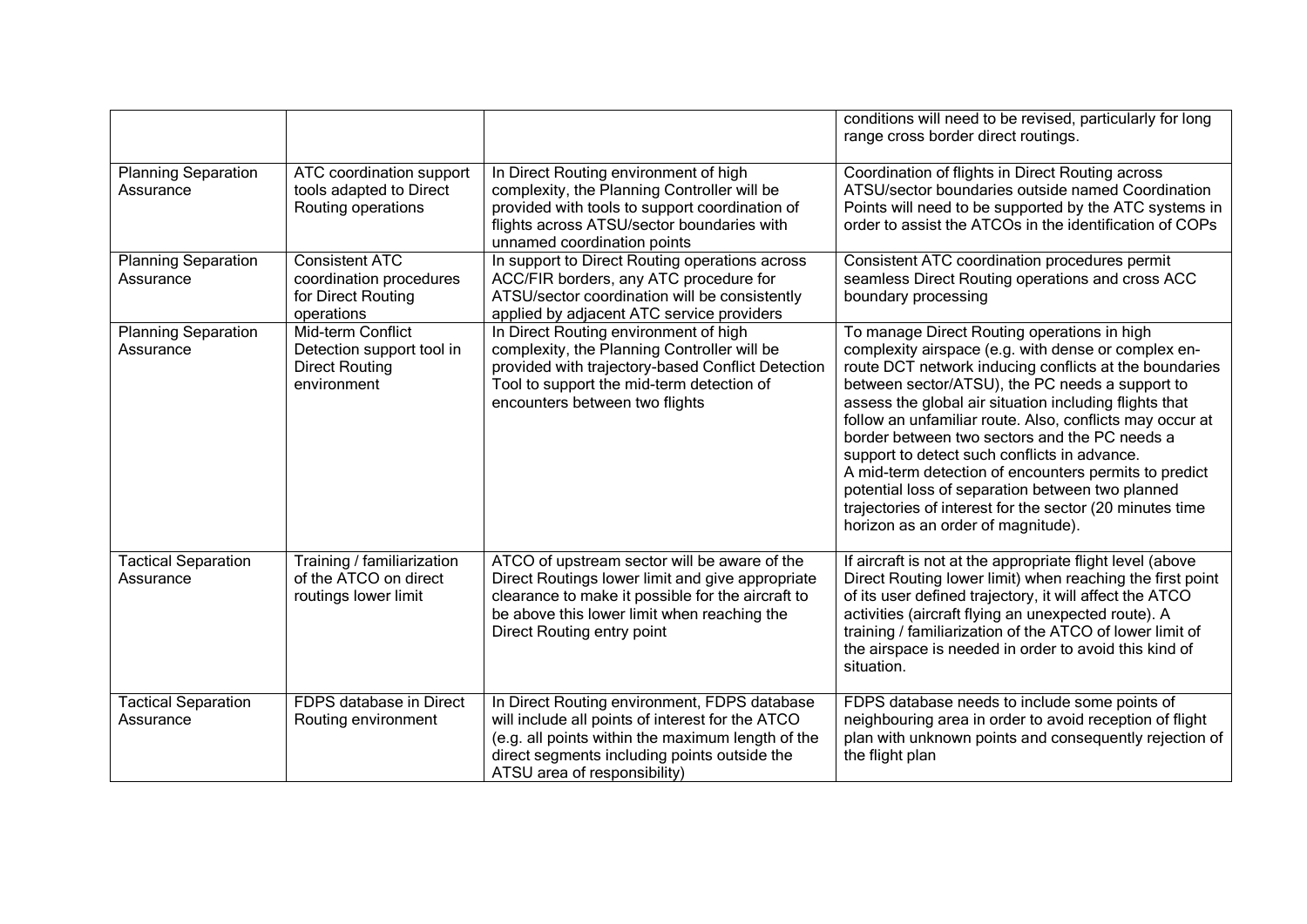| <b>Ground-Based Safety</b><br>Nets | <b>Short-Term Conflict Alert</b><br>(STCA) system in Direct<br>Routing environment | In Direct Routing environment, the ATCOs will<br>be assisted by a Short-term Conflict Alert system  | ATCOs need system assistance to prevent collisions<br>between aircraft when confronted with a multitude of<br>ever different trajectories in direct routing environment.<br>In a Direct Routing environment, this is all the more<br>true as the mix of Direct segments and fixed ATS<br>Route segments can be complex to manage in the<br>execution phase, at ATC level. |
|------------------------------------|------------------------------------------------------------------------------------|-----------------------------------------------------------------------------------------------------|---------------------------------------------------------------------------------------------------------------------------------------------------------------------------------------------------------------------------------------------------------------------------------------------------------------------------------------------------------------------------|
| Ground-Based Safety<br>Nets        | <b>Area Proximity Warning</b><br>(APW) system in Direct<br>Routing environment     | In Direct Routing environment, the ATCOs will<br>be assisted by an Area Proximity Warning<br>system | Controllers need system assistance to be warned in<br>short-term of unauthorised penetration of flights (e.g.,<br>controlled flights into restricted airspace) when<br>confronted with a multitude of ever different trajectories<br>and management of restricted areas in direct routing<br>environment.                                                                 |